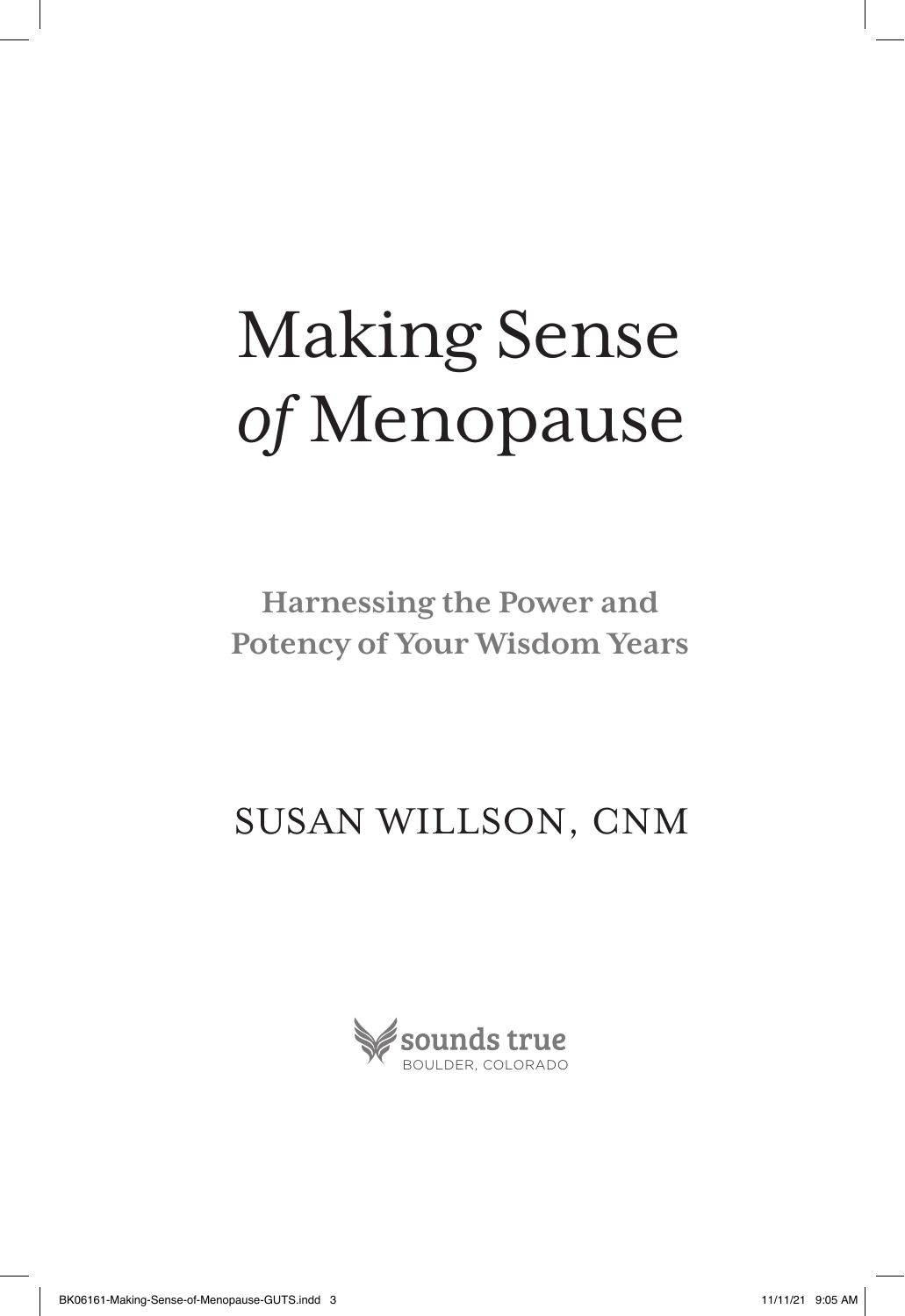## Contents

#### Introduction Menopause: It's Not What You Think 1

#### PART ONE It Begins at the Beginning

| Chapter 1 | The Continuum<br>15                     |    |
|-----------|-----------------------------------------|----|
| Chapter 2 | What Does It Mean to Be Male or Female? | 27 |
| Chapter 3 | Your Menstrual Cycle 33                 |    |
| Chapter 4 | Perimenopause 43                        |    |
| Chapter 5 | Menopause 57                            |    |
| Chapter 6 | Caring for Ourselves at Midlife 69      |    |

#### **PART TWO** Sexuality and Relationship

| Chapter 7  | The Continuum, Continued 99                               |
|------------|-----------------------------------------------------------|
| Chapter 8  | Becoming a Lover 107                                      |
| Chapter 9  | How Our Relationships Form 117                            |
| Chapter 10 | Sex and Culture<br>125                                    |
| Chapter 11 | The Body Electric—the Energetic Nature<br>of $S_{ex}$ 135 |
| Chapter 12 | Sex at Midlife<br>149                                     |
| Chapter 13 | <b>Creating Good Sex</b><br>157                           |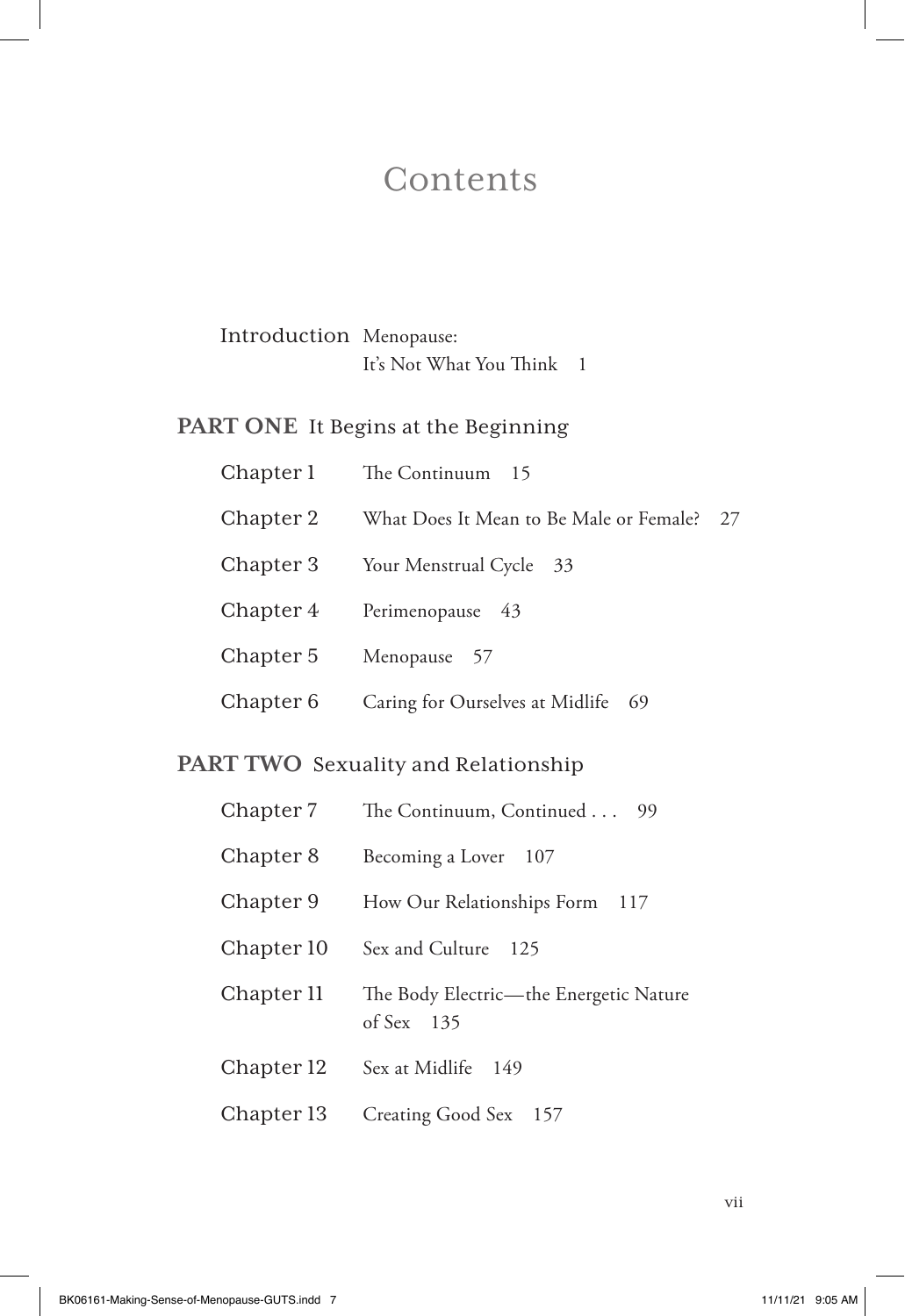#### **PART THREE** Midlife Course Corrections

| Chapter 14 | Finding Our Way Home 173                |  |
|------------|-----------------------------------------|--|
|            | Chapter 15 Coming into Present Time 185 |  |
| Chapter 16 | Becoming the Wise Woman 211             |  |

#### **PART FOUR** Moving Through

| Chapter 17             | Engaging and Sharing Your Wisdom 221 |  |
|------------------------|--------------------------------------|--|
| Chapter 18             | Becoming the Memory Keeper 229       |  |
| Chapter 19             | Begin It Now 237                     |  |
| Acknowledgments<br>241 |                                      |  |

About the Author 243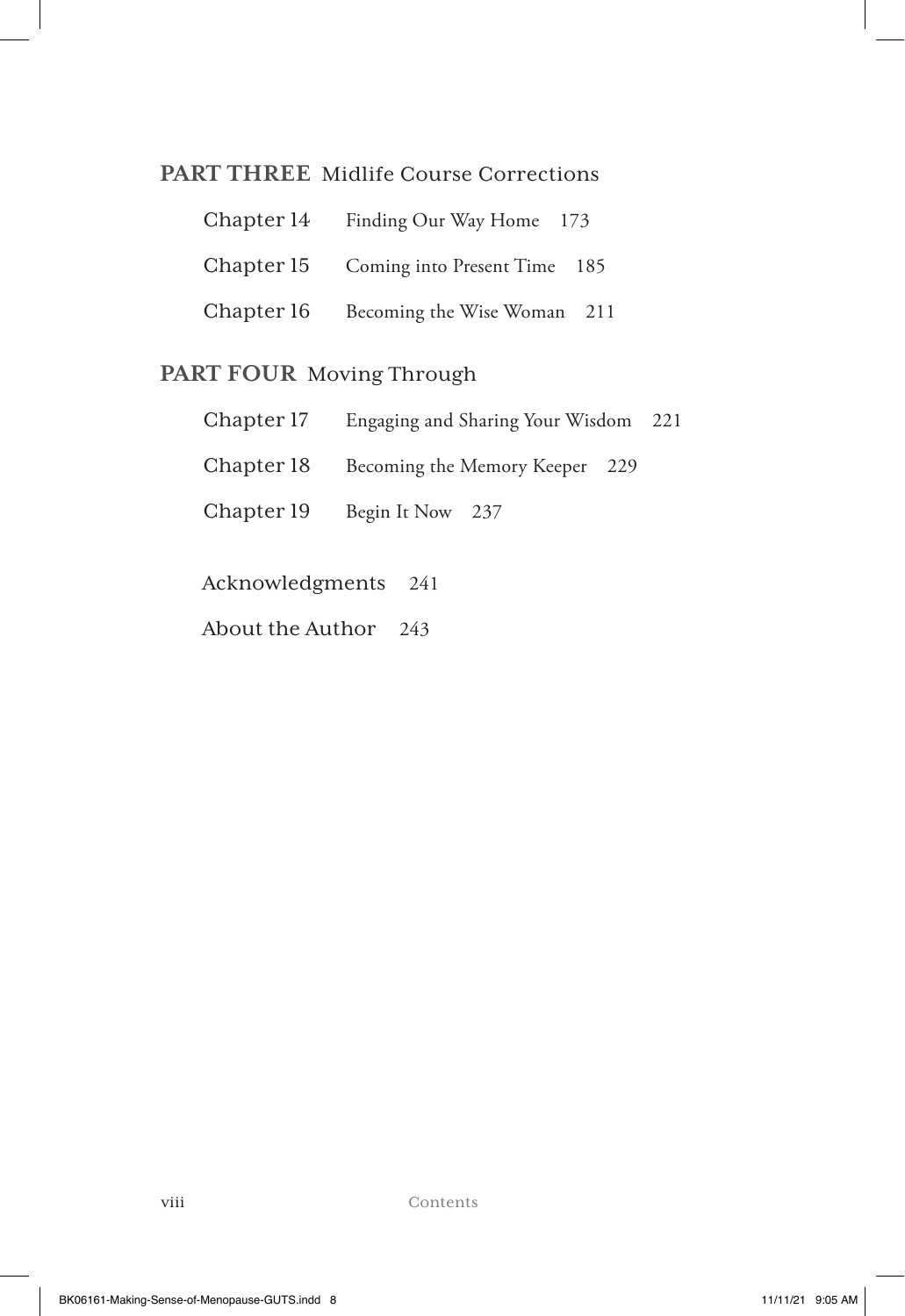### Introduction

## Menopause

*It's Not What You Think*

There is something infinitely healing in the repeated refrains of nature—the assurance that dawn comes after night, and spring after the winter. **—Rachel Carson**

here is a cultural belief in the West that menopause is an unavoidable horror. Prepare yourself, dig in, because this is going to be a wild ride. The hot flashes, sleep deprivation. fatigue, brain fog, hair loss, and the s unavoidable horror. Prepare yourself, dig in, because this is going to be a wild ride. The hot flashes, sleep deprivation, fatigue, brain fog, hair loss, and the sense that everything is falling apart are seen on the horizon, headed for us, and we dread it. We feel helpless. These are the stories we hear and the way many women experience menopause, perhaps because it is what we are expecting. But why should this be so? Why would Nature create our bodies to suddenly unravel and leave us feeling lost and diminished, just when we are in the prime of our lives?

In a woman's biological story, the times of hormonal change are often a bit challenging to navigate. Things are shifting on a deeper level than just our bodies and we know this intuitively. We tend to think of ourselves as the same person throughout our life, someone that changes are happening *to*. But in a very real sense, our hormones literally change us into a different being at each juncture of our life as a woman. In the same way that a caterpillar and butterfly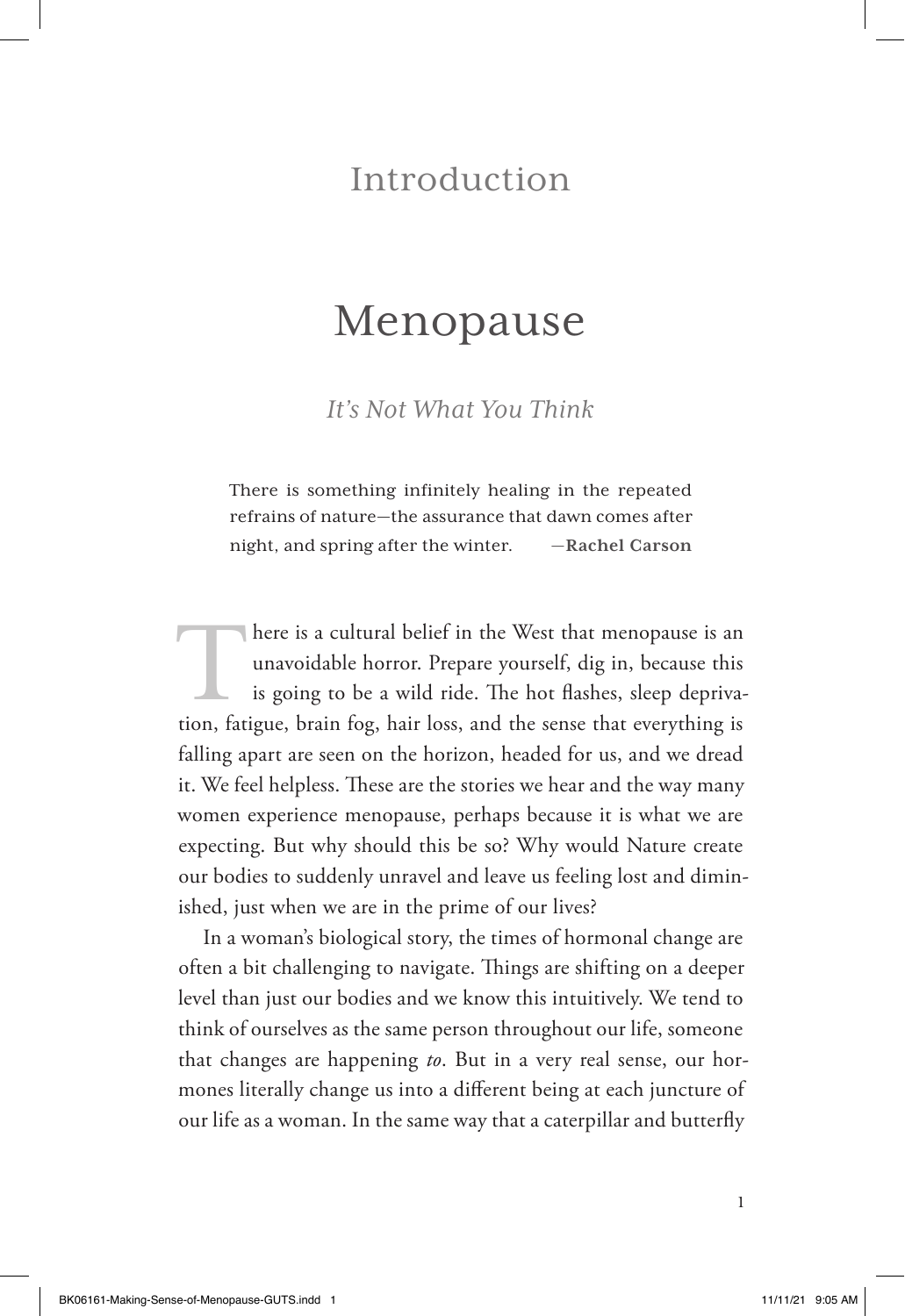have exactly the same DNA but are very different creatures, we also go through a metamorphosis at times of hormonal change and do best if we embrace our new state of being rather than resisting or just trying to adapt. All of these times of change in our lives fit together and build, one upon the other. So, in order to navigate our menopause, we must also understand the earlier phases of our lives and how they connect to what is happening now, because they impact strongly what kind of menopause we will experience.

Unfortunately, menopausal women in Western culture are marginalized, made to feel "less than"; and make no mistake, cultural expectation is *very* powerful. For example, I once read about a primitive culture that held the belief that when women stopped menstruating they would die, so the women in that tribe menstruated well into their seventies. Their bodies complied. Whether or not the story is actually true, the principle is. In cultures where social status increases after menopause and there is no negative connotation to elderhood, women do not experience what we think of as menopausal symptoms to the same degree that Western women do, if at all. In other words, our bodies, minds, and beliefs are *one*.

In Western culture, the dominant message is that our bodies will betray us. In our profit-driven health-care system, disease is marketed to us in such a way that we see it waiting around every corner, and we often see the smallest symptoms in our bodies as harbingers of life-changing dysfunction. We buy this message because many of us are no longer in touch with what is true about our bodies.

We live in the midst of so much "noise chaos." We are asked to keep up with multiple times the tasks and amounts of information than we were even twenty years ago, and women in menopause today still remember older ways of being. We adapt, but we are aware of how much more we have to hold now. In today's world,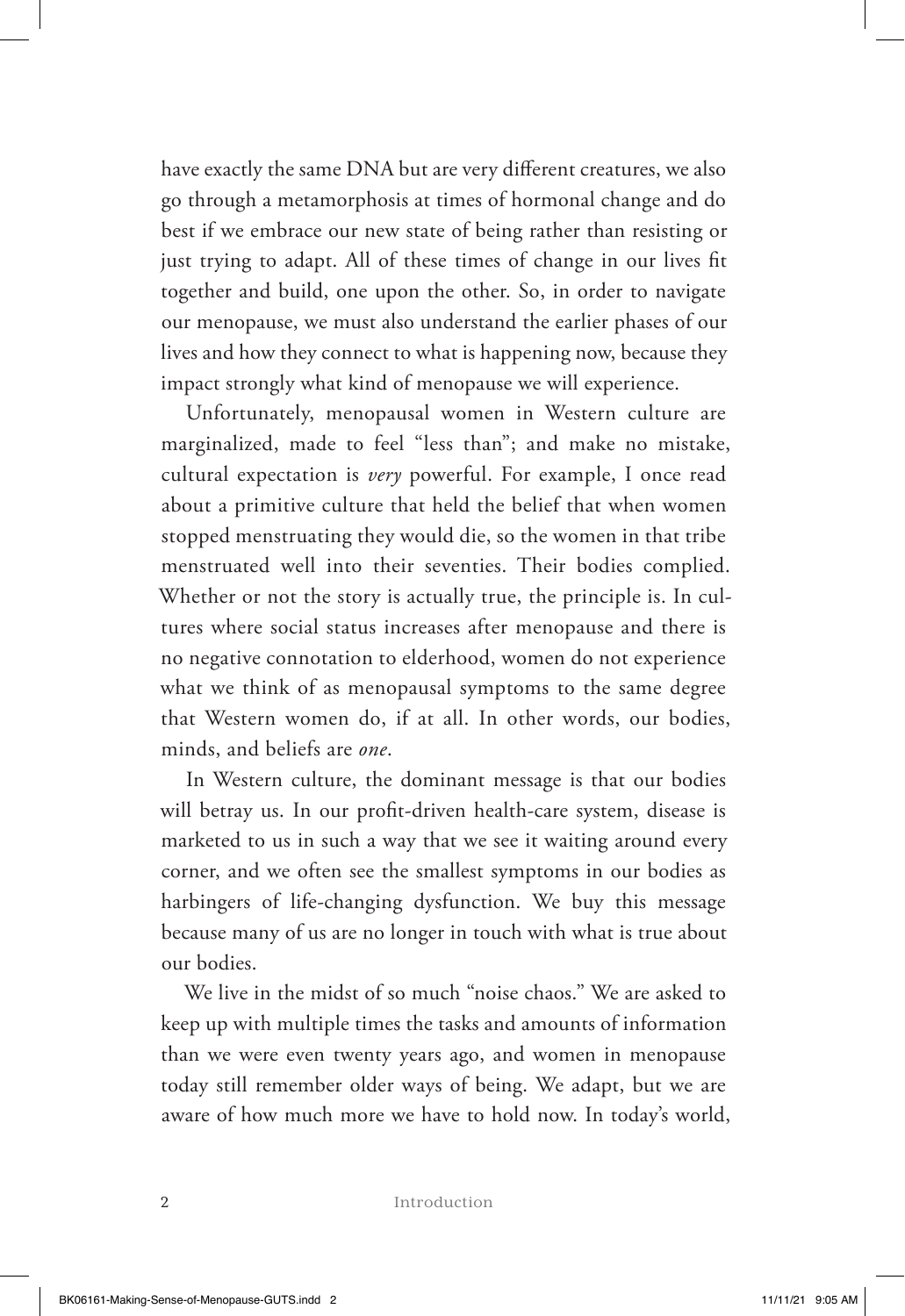we so rarely have the quiet, in our minds and bodies, to remember who we are. In this book, I invite you to stop for a minute, take a breath, and remember that Nature has a plan.

#### Nature—What Was She Thinking?

Nature provides each species with a blueprint for its unfolding, from the first moment of its existence. We watch birds, fish, and butterflies migrate across the globe with unerring accuracy to places they have never been. We watch flowers bud, blossom, and then wither in order to bear fruit. When we step back and watch from a distance, we can see that Nature's plan is elegant and systematic, but we don't trust it in the same way when it applies to our own bodies. We have been *taught* to fear death and aging.

Human physical, spiritual, and intellectual development also unfolds according to a plan, with each stage building upon the last, but from where we stand as individuals, we can only see where we are and have been. Having mentors and models who show us the way can help, but we are generally either past- or present-focused in terms of what we would say that we actually *know* or have mastered. Change is hard, and contemplating the future or the unknown, particularly in our current culture, carries an undercurrent of anxiety or fear for most people.

One aspect of Nature's unfolding program in humans is what we call aging. There are those who would say that, theoretically, we shouldn't *have* to age, that we have systems for regeneration in the body, if we just knew how to use them. (All cells in the body are made new on a constant basis, after all.) However, most of us are watching the lines form, the gray hair come in, and gravity take hold, and feeling a sense of inevitability about it. Some women feel despair.

When it comes to aging, not many of us are able to embrace and embody it. Most of us try to ignore it at best, come to fear it at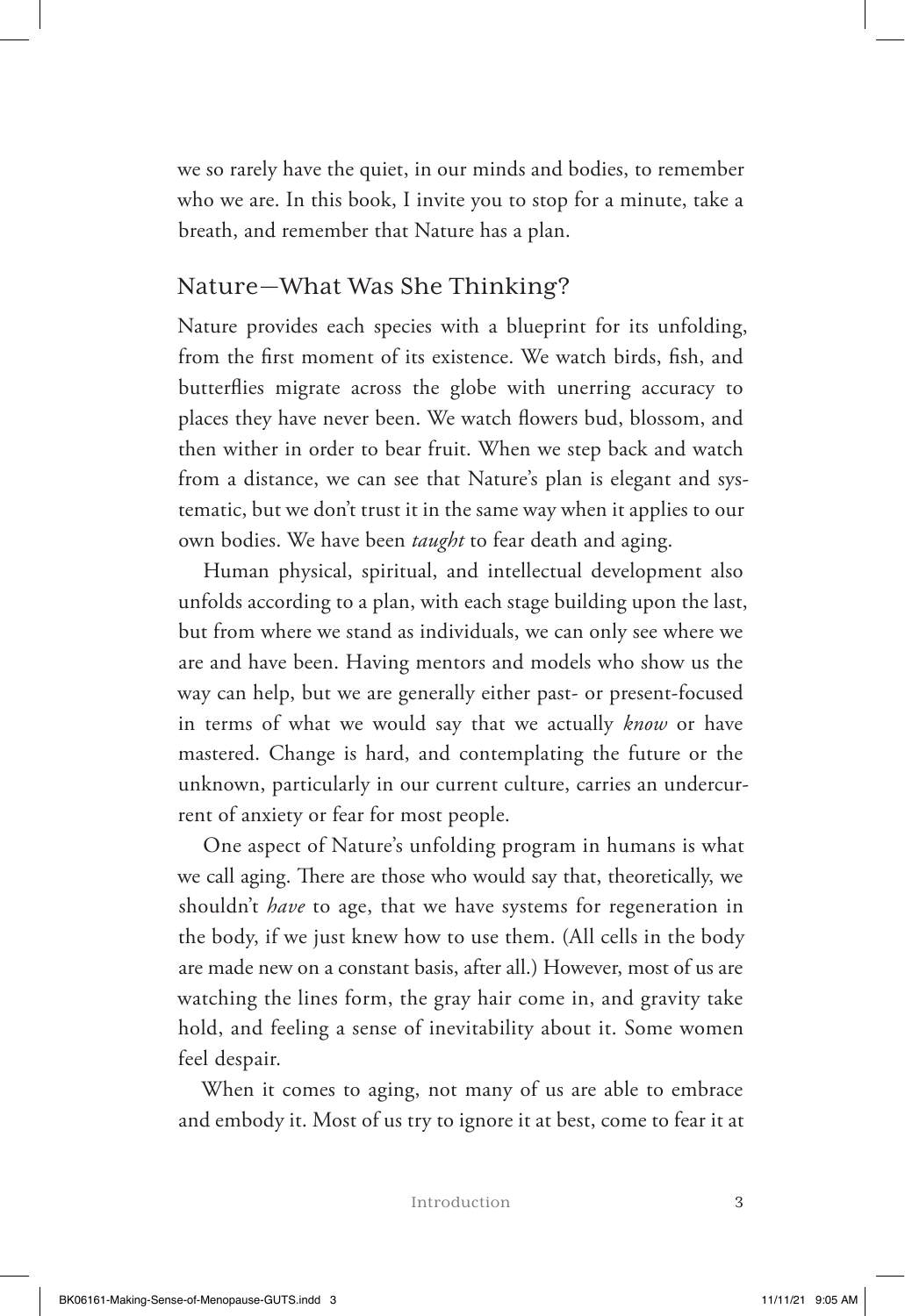worst, and that fear can put our bodies in survival mode, causing stress hormone levels to rise and putting forces into motion that actually quicken the physical signs of aging. To embrace and work with Nature's program as it unfolds is an option less taken but one that carries with it a sense of balance and rightness. I invite you to engage with this in a powerful way—to be open to the unknown and what you might find, to tell yourself the truth, and to receive the gifts this will certainly bring.

While Nature's plan for women is the same across the species, the journey we each make is a personal one. How we feel about being a woman in midlife (and beyond) is influenced by many things: our past experiences, the culture we live in and learn to define ourselves by, and the role models we have for aging, as well as the messages of our medical and religious communities that teach a separation between body and soul that doesn't serve us when we are working toward integration. In the West, we live in a culture that deifies youth and in which status is based on "looking good." What that means to each woman might differ, depending on the circle in which she travels. "Looking good" might be based on physical looks, the things she acquires, the power she wields, or her ease in different social situations.

As we will see in the following chapters, our individual stories as to how we experience menopause and aging actually begin in the womb. In fact, they begin in the three months prior to our conception. Understanding the path of our individual journey, and untangling ourselves from the various roles and identities we have inhabited in our lives up to this point, goes a long way toward bringing us to a place of authenticity and thriving during menopause and beyond. This in turn lessens symptoms and anxiety and provides us with a strong place to stand in the world.

So, while it might seem odd in a book about menopause to first read about how we come to be female and experience puberty and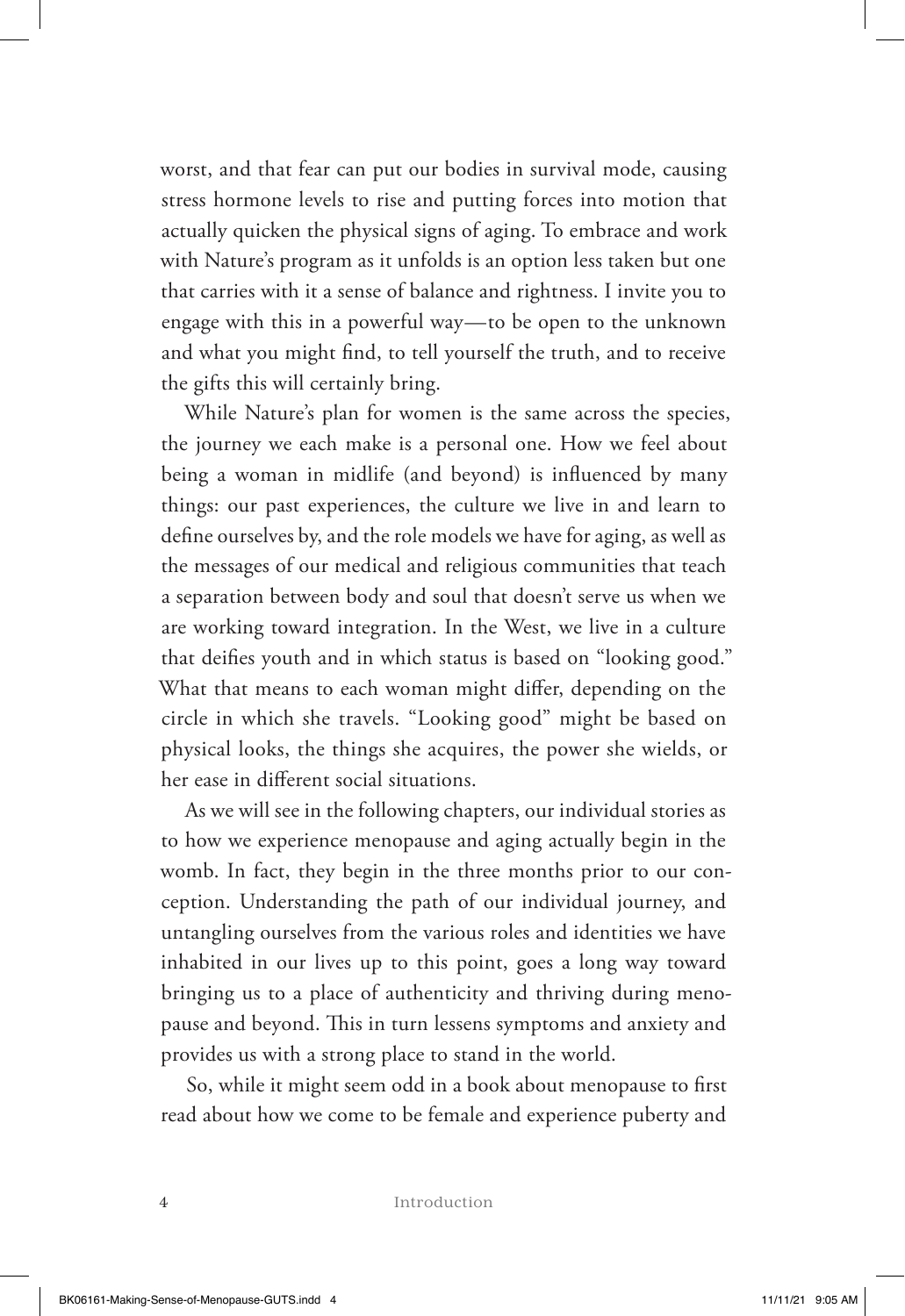menstruation, it *is* relevant because our earliest experiences really do shape our menopause. This journey begins at the beginning.

#### The Journey

As a Nurse Midwife, I have cared for women through all phases of their lives. However, my practice for the last twenty years has been focused on working with women in the menopausal transition, and there is a common shape to the journey. When a woman first comes into my office, she is often feeling desperate. She is experiencing changes to her body, mood, sleep patterns, libido, and ability to focus. She is also vaguely aware that there is a deeper sea change happening, that something bigger than her symptoms is at work under the surface. A raw power is rising up, but it feels out of control and very different from what has come before. This adds to her anxiety. She may fear that her body is irretrievably broken. She is looking for answers, for relief, and at least for the moment, to be "fixed." She wants things to be the way they were, even if they weren't great, because at least they were familiar, something she knows she can cope with.

I remind her that her life as a woman is a continuum and one that is very much influenced by hormonal status. I suggest that she reflect on what her responses were during other times of major hormonal shift in her life. If she is like most women, there was likely a sense of being off-balance, not knowing who she was anymore, not knowing what this new role would ask of her or how to navigate it. Yet once the transition was made, she found her feet and moved forward to inhabit the next phase of her life. I remind her that Nature has a plan in place for us, as it does for all beings in the world, and we can look forward to it with curiosity and anticipation. I remind her, "You've got this. You have so much to draw on and everything you need to become the next best version of yourself."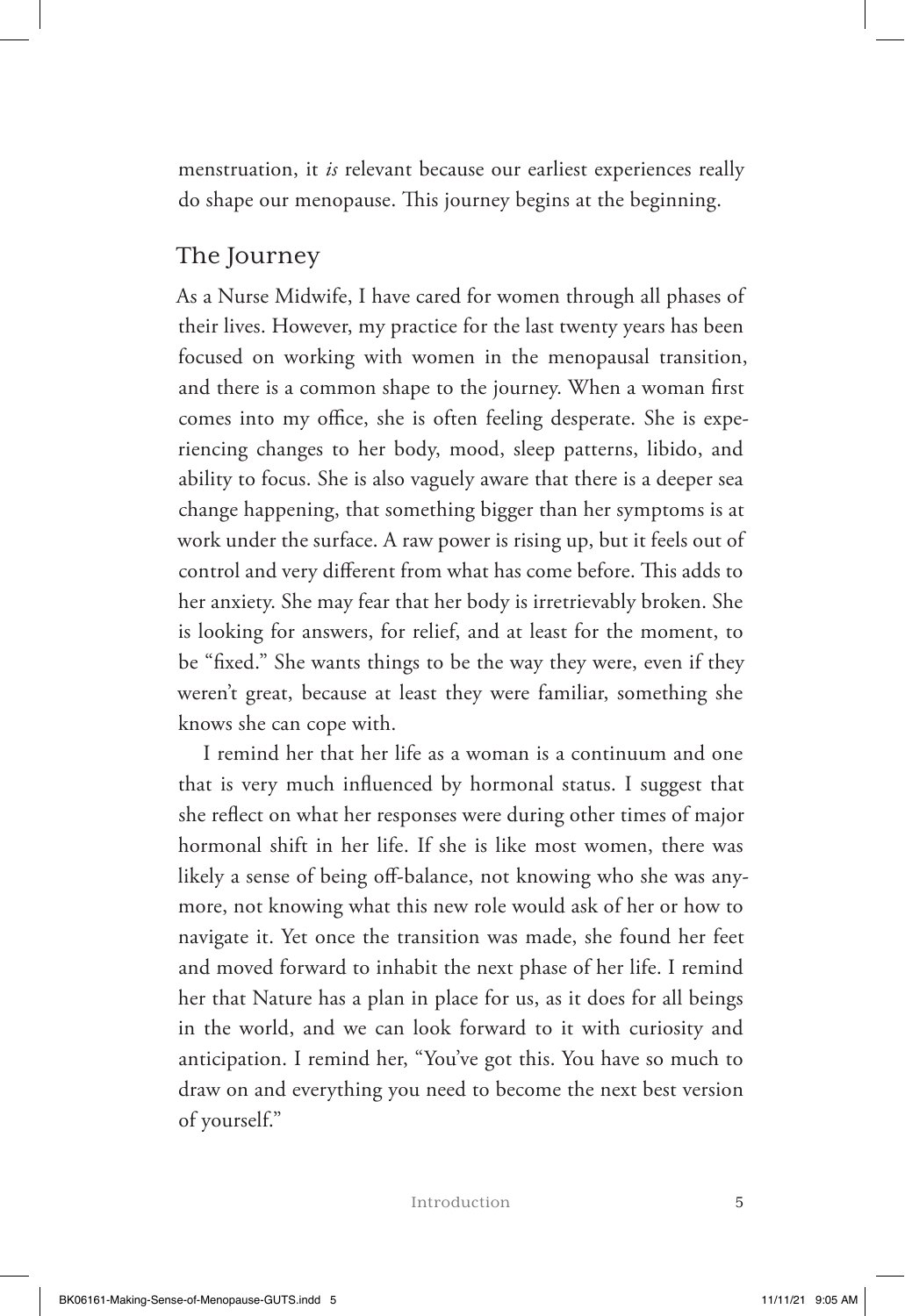Many of you reading this book might be in a similar place. You want to make sense of what is happening to you, you want to feel *normal* again, but you don't yet have a sense of what that new normal might be. It can be a very scary place to be, especially without cultural support. This book will help you.

Remember, Western medicine generally wants to isolate and "fix" our symptoms. It sees menopause as an inevitable failure of the fertility system. Yet menopause is not something to be "fixed" or even something that *can* be fixed. It is a natural process, not a syndrome, and an initiation—physical, emotional, and developmental—that each of us as women must go through. We bring to that process who we are, by way of our personal histories and methods of coping. Our histories and experiences shape not only *what* happens but also how we respond to it, how long it will last, and what the outcomes will be. Once women begin to really explore their journeys through childhood, girlhood, and womanhood, they generally find that their ways of being, their problems, whatever is yet "undone" in their lives become amplified and distilled during this time.

Menopause truly is a crossroads. Women will generally either embrace it and move through it thriving, or begin to slowly diminish. This is why our individual stories are so important, and why it is important for women to tell them, if they are going to heal whatever is undone in their lives and bring themselves whole into the next phase. We need to hear one another's stories, learn from them, and realize that we are not alone.

I always make sure that the women I work with have an opportunity to tell and explore their stories, and that they have someone to listen to them. Healing cannot occur without that. The old adage "Wherever you go, there you are" is never more true than when talking about menopause. How a woman frames the events of her life, what her expectations are, and how willing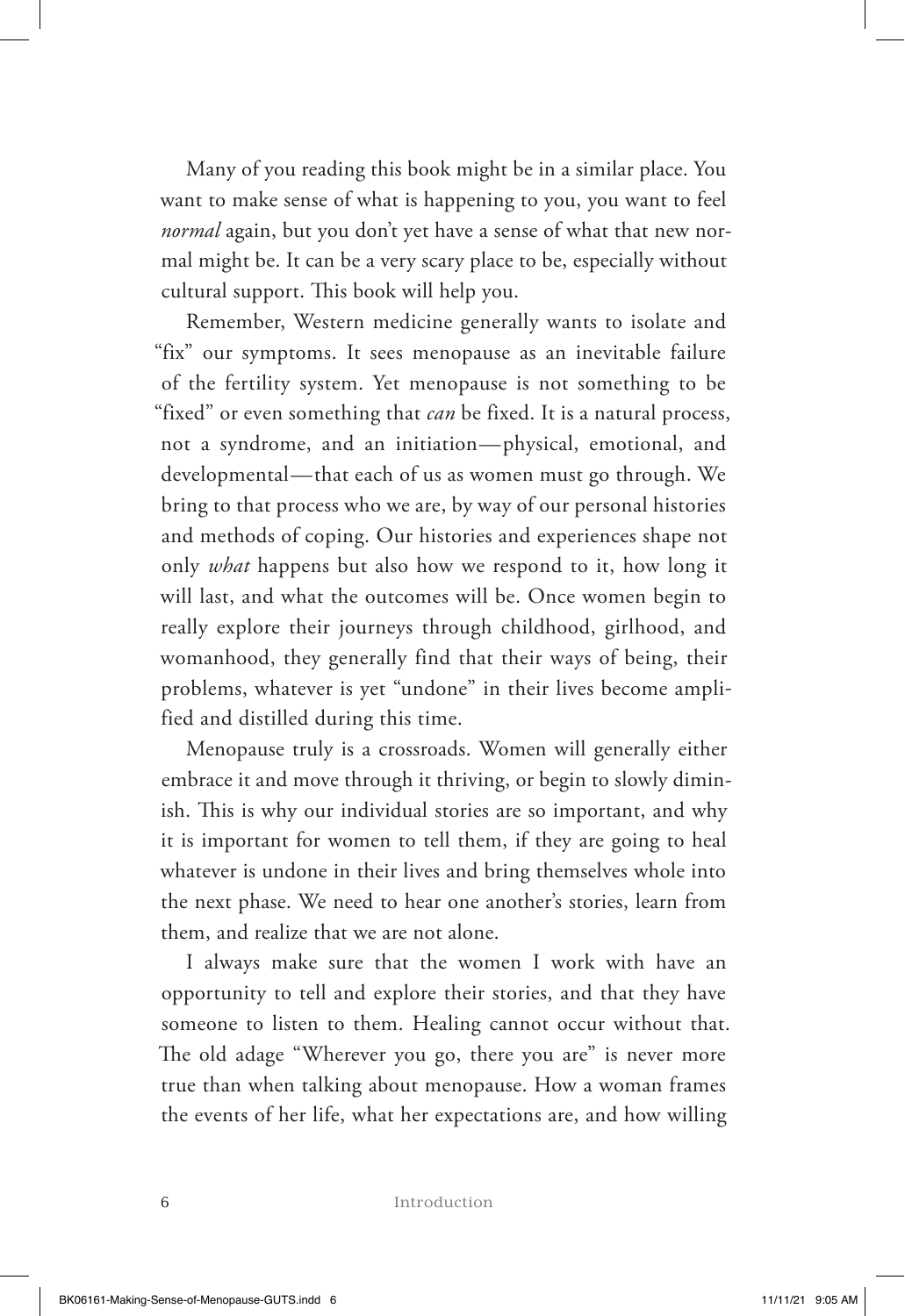she is to be vulnerable and explore past patterns that no longer serve her have huge implications for her in terms of how she will experience menopause and navigate the rest of her life.

In addition, her lifestyle and stress levels will have a direct impact on symptoms. For one woman, minor lifestyle adjustments or a small dose of hormone to help her get back into balance is all she needs; she feels "herself" again. Another woman, with a different history, may need an extended period of working on adrenal health and some more serious lifestyle changes before she begins to feel more normal. For yet another, therapy or some other form of process work to complete unfinished business or resolve past trauma is what makes the difference. Sadly, some women address none of this, experience hot flashes and other symptoms into their seventies, and never truly feel well again. But it doesn't have to be that way.

How a woman feels about her female identity, what stories she has been told, the presence or absence of sexual trauma—all of these things will affect a woman's experience of menopause and the degree to which she experiences symptoms. So, following the breadcrumbs from our earliest life can highlight where symptoms originate from and allow us to better target the work that needs to be done to bring ourselves whole to the next part of our journey. The Going Deeper sections of this book are designed to help you do this.

#### The Fruits of the Journey

Midlife can be a time of deepening insight, increased confidence, freedom from reproductive concerns; a creative time when there is an intersection of wisdom and creativity that Nature supports; a time to give our gift to the world. In fact, anthropologists tell us that grandmothers furthered the evolution of our species. Once women survived long enough to be grandmothers, they gathered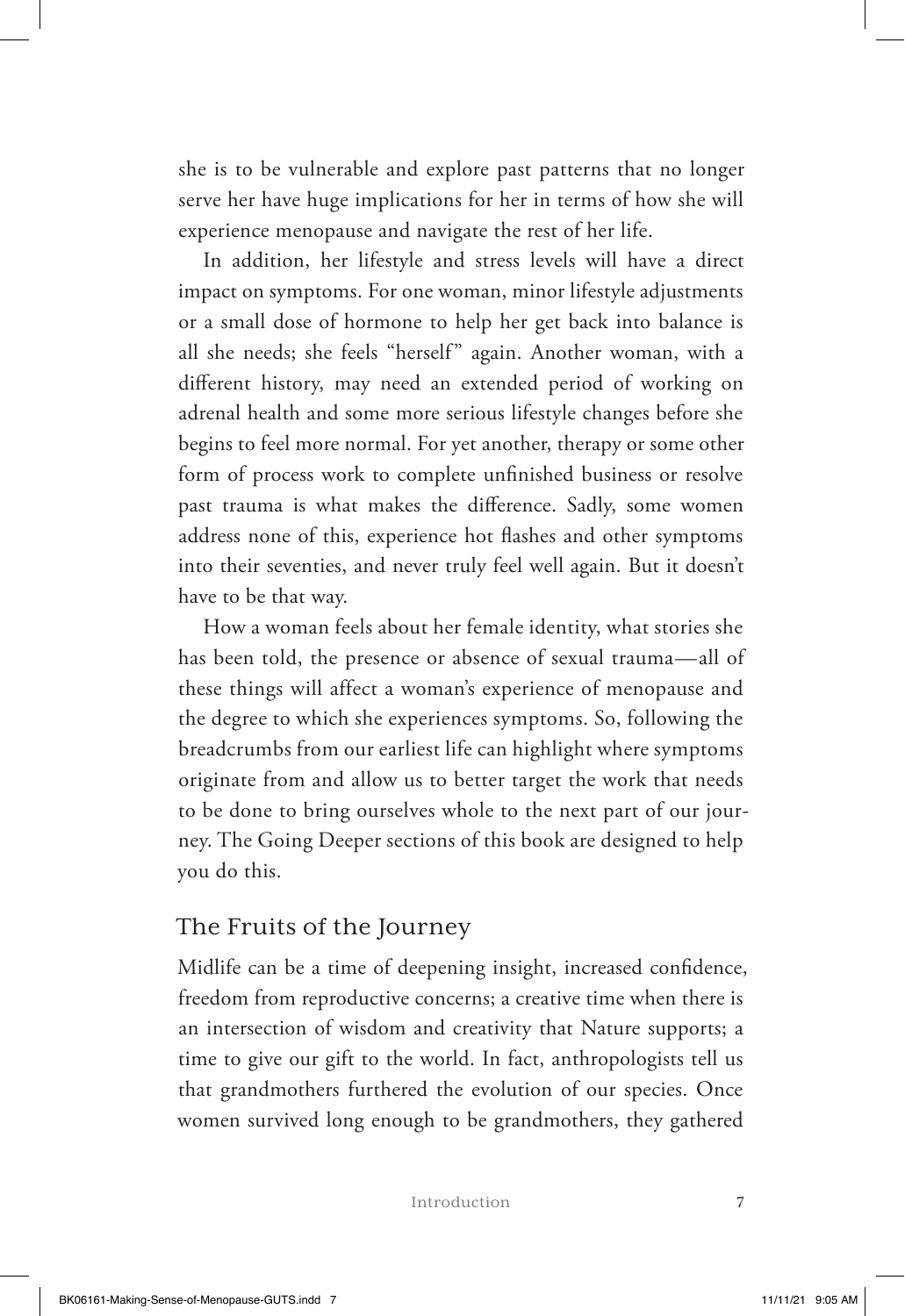the most food. They also had the time and patience to teach children and the life experience to contemplate consciousness beyond survival, waking up a totally different part of the human brain.

One thing is certain: menopause is a critical juncture. It is a point at which women generally decide to move forward and embrace their elderhood and the wisdom they have accumulated or they begin to give up and fade away.

I have found that most women, once their symptoms are under better control and they have the emotional bandwidth again, *want* to do the work that will help them catch up to present time, to find out what is authentic for them *now* and how they want to express this going forward. They want to live vibrant lives into their elder years. This doesn't just happen, though. This, too, is a process that requires attention.

Sifting through how we became who we are and what the stories are that we have been living is a powerful, engaging, and profoundly moving process. It is *important* that we look back through our lives to honor and assess, grieve and celebrate the things we have been, done, and lost. We cannot fully become the "next thing" without that. However, ours is not a culture that knows how to grieve or that supports grieving, except in the most private of places. Too many women stay trapped in the loss and are unable to move on to the next phase—fully inhabiting themselves and opening to the incredible richness that midlife and elderhood can bring. We cannot do this work effectively while we are in the midst of a downward spiral. We first need to support ourselves back to balance.

This book gives you the tools and opportunity to do both—to understand what is happening in your body and to take some steps to rebalance it. Throughout the course of the book, we will explore the overall arc of a woman's biological life, where menopause fits into this, and how each of the passages we have already completed impacts our menopause. We will see how each of our former tran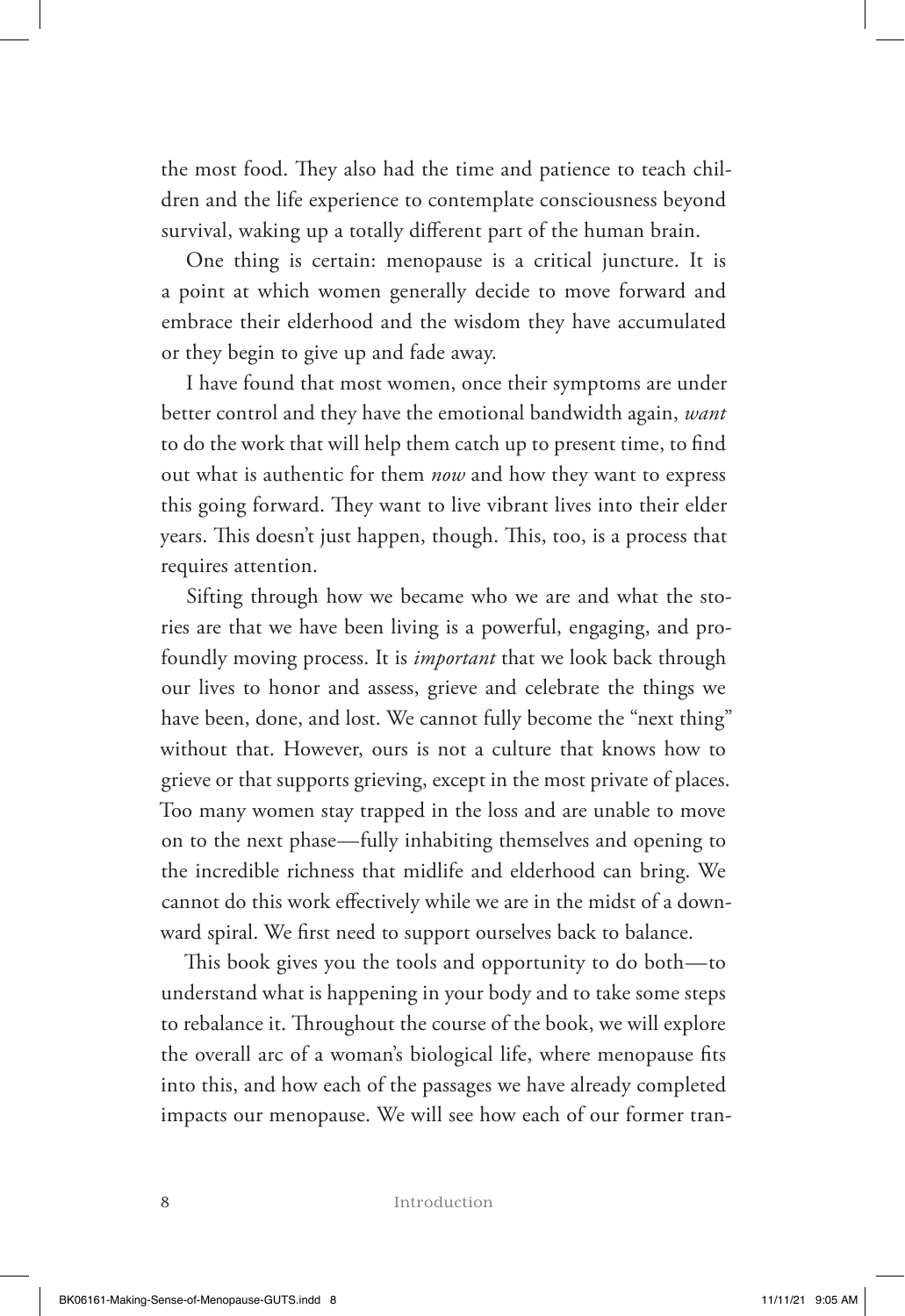sitions relates to and informs what we are going through now and how Nature prepares us for each phase. We will explore what we can do to care for ourselves, lessen symptoms we might be having, and come back to a place of balance and equilibrium.

Perhaps even more important, we will begin to explore our stories, because our earliest experiences and the stories we have used to frame our identities largely inform what kind of menopause we will experience, not our genetics. Looking at our personal stories helps us remember who we have been, and from there to see who we are now, what is authentic to our truest selves at this juncture, and what is not. Knowing that and catching up to present time allows us to move into this next phase of our lives whole, knowing what we want from it and what we wish to give. Elderhood can be the most powerful phase of our lives, and as we will see going forward, allows us to shape our culture and those who come after us.

#### How to Use This Book

This book is structured so that you can use it in whatever way meets your needs best at this time. The story of each step along the biological path of a woman's life is presented first, and how it relates to where you are now. How Nature's plan unfolds to prepare us for each new phase is a fascinating story that may surprise you. These sections will help you understand what is happening in your body and provide ways that you can work with what is happening to create vibrant health for yourself, wherever you are along that path.

Working with the Going Deeper sections at the end of each chapter will help you understand your personal journey, where you have come from, and what people and experiences have been most potent in shaping the way you think of yourself and the way you present in the world. These sections take you a little deeper into some of the issues we have discussed in each chapter and how they relate to your life.